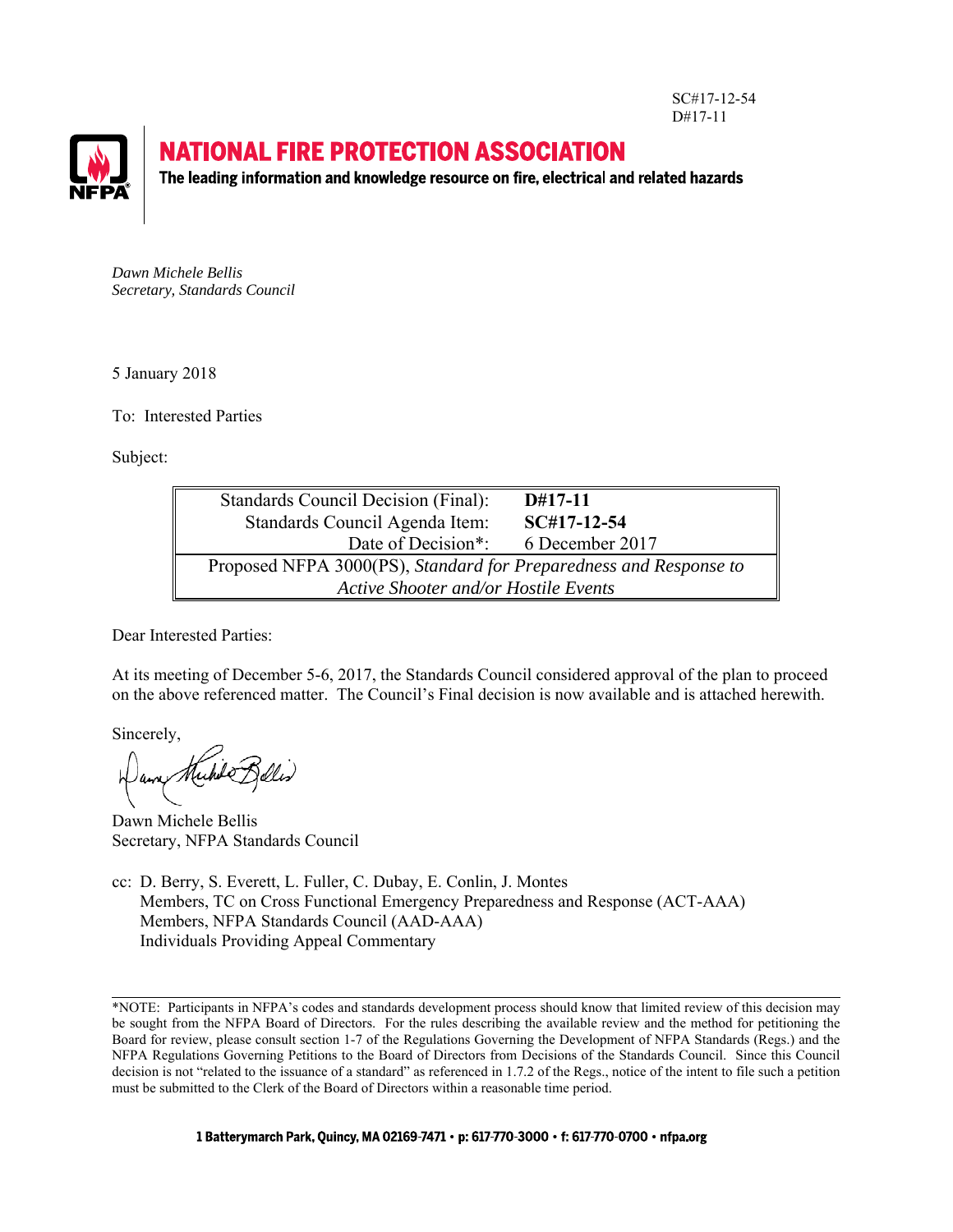

 Standards Council Decision (Final): **D#17-11** Standards Council Agenda Item: **SC#17-12-54** Date of Decision\*: 6 December 2017 Proposed NFPA 3000(PS), *Standard for Preparedness and Response to Active Shooter and/or Hostile Events*

*SUMMARY OF ACTION (for convenience only; not part of official decision): The Standards Council has voted to proceed with the development of a standard for emergency preparedness and response to active shooter events as a provisional standard designated as NFPA 3000(PS), Standard for Preparedness and Response to Active Shooter and/or Hostile Events.* 

# *HISTORY:*

At the meeting of the NFPA Standards Council held April 4-5, 2017, the Council approved the request of Chief Otto Drozd, of the Orange County Fire Rescue Department, to develop a standard for preparedness and response to active shooter scenarios and incidents (*See* Standards Council minute item 17-4-5 and related item 17-4-11-c). The Council approved the title of the standard, *Standard for Preparedness and Response to Active Shooter and/or Hostile Events*, appointed members as the initial roster for the technical committee charged with standards development, and established the committee's scope as follows:

This Committee shall have primary responsibility for documents relating to the preparedness, planning and response to cross functional, multi-discipline, and cross coordinated emergency events that are not already established by the NFPA. This includes all documents that establish criteria for the professional qualifications of those who are responsible for preparation, planning, exercising, and responding to cross functional, cross jurisdictional events.

# *DECISION:*

At the December 5-6, 2017 Council meeting—given the importance, timeliness and potential safety implications of this project, recent active shooter/hostile events, and at the request of the Technical Committee to expedite the standards development process by any appropriate and available means—the Council considered whether steps should be taken to expedite the development of this project. The Council found that there are numerous recent active shooter and hostile events of increasing magnitude occurring across the globe, which are resulting in tragic loss of life as well as countless injuries. The very nature of these unpredictable deadly events and the frequency of recurrence establishes the need for prompt dissemination of standards for preparedness and response. Moreover, the Council found that the urgency in addressing these serious safety concerns warranted the initiation of expedited standards development procedures in light of the nearly two-year minimum time frame for standards development under NFPA's accredited procedures.

Therefore, the Council requested that the NFPA Board of Directors adopt by reference Annex B of the 2017 ANSI Essential Requirements, entitled "Procedures for the Development of a Provisional American National Standard (ANS) or a Provisional Amendment to an ANS" for the purpose of authorizing both the processing of NFPA 3000 as a Provisional Standard and the Council to issue a provisional standard on preparedness and response to active shooter and/or hostile events. The Board voted to approve this request on December 22, 2017.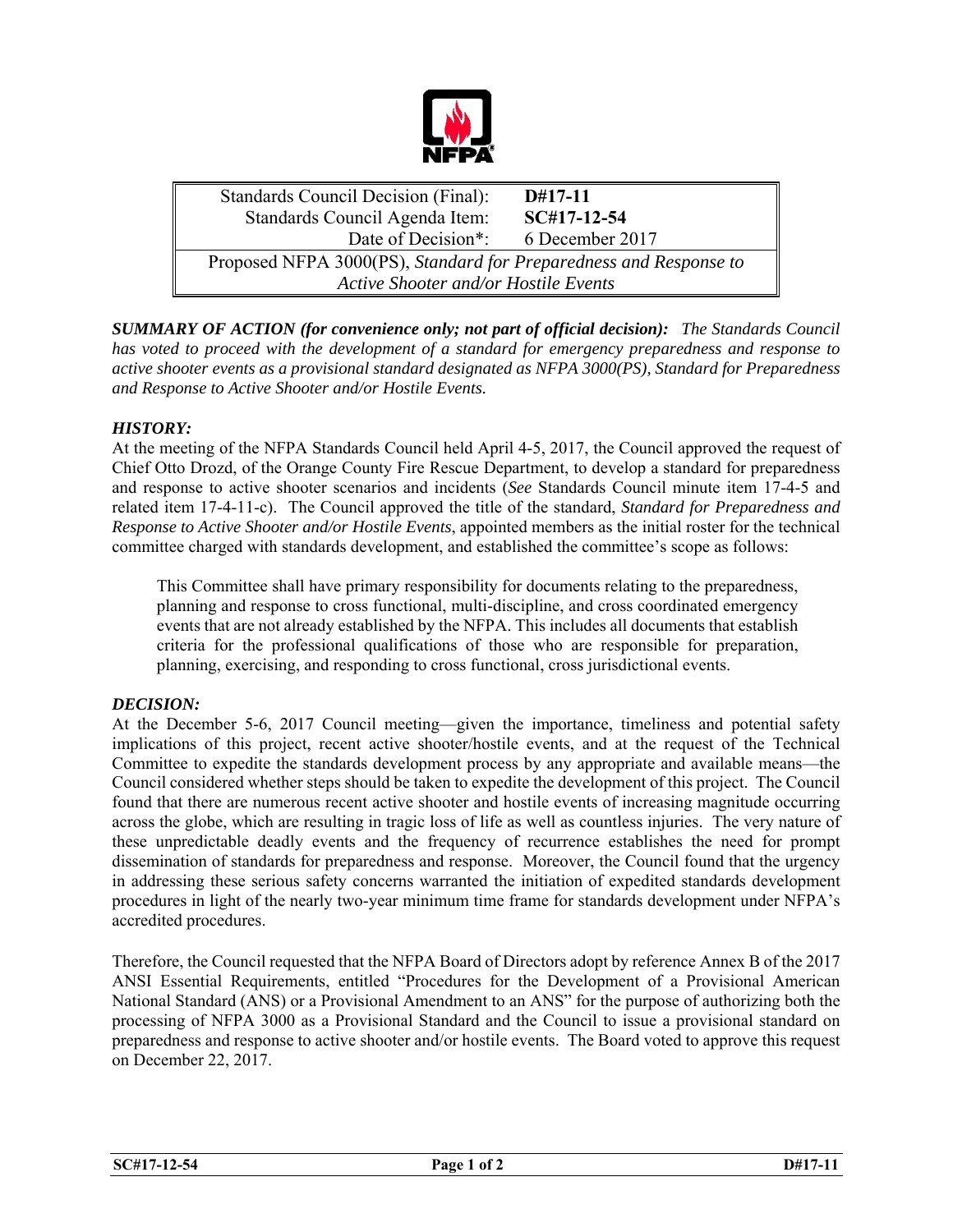The procedures set forth in Annex B, allow an ANSI-accredited standards developer to initially develop a standard as "provisional" standard using the expedited Annex B Procedures (Annex B of the 2017 ANSI Essential Requirements is attached to this decision) provided that all of the following circumstances apply:

- When implementation of the Provisional ANS or Provisional Amendment may result in an improvement to the safeguarding of life, and there is a well-established need for the prompt dissemination of information that addresses an emergency situation or other special circumstance;
- When the use of the accredited procedures of the ASD would cause an undue delay in the issuance of a related standard; and
- When an ASD supports the development of a Provisional ANS or a Provisional Amendment with the intention of initiating the processing as an ANS, of the Provisional ANS or the Provisional Amendment to an ANS, within 45 days of its approval date. Processing of the ANS shall be in accordance with the ASD's accredited procedures, including ANSI public review in *Standards Action* and consensus body ballot.

Having found that the circumstances necessary for the processing and development of a provisional standard apply to the subject of preparedness and response to active shooter and hostile events, and as authorized by the Board of Directors the Standards Council directs:

- 1. That the public notice by B.1.1 of ANSI Annex B Procedures be published announcing the development of a provisional standard designated as NFPA 3000 (PS), *Standard for Preparedness and Response to Active Shooter and/or Hostile Events.*
- 2. The Technical Committee on Cross Functional Emergency Preparedness and Response proceed expeditiously to develop a provisional standard on preparedness and response to active shooter and hostile events in accordance with Annex B procedures and that the Technical Committee call for public review of the draft provisional standard.
- 3. Once the Technical Committee has finalized its work through balloting, as with all NFPA Standards, the provisional standard shall be submitted to the Standards Council for issuance with the expectation that if NFPA 3000 is issued as a provisional standard, that following such issuance, the Standards Council would initiate processing of the standard in accordance with the *Regulations Governing the Development of NFPA Standards* through normal NFPA ANSIaccredited revision procedures.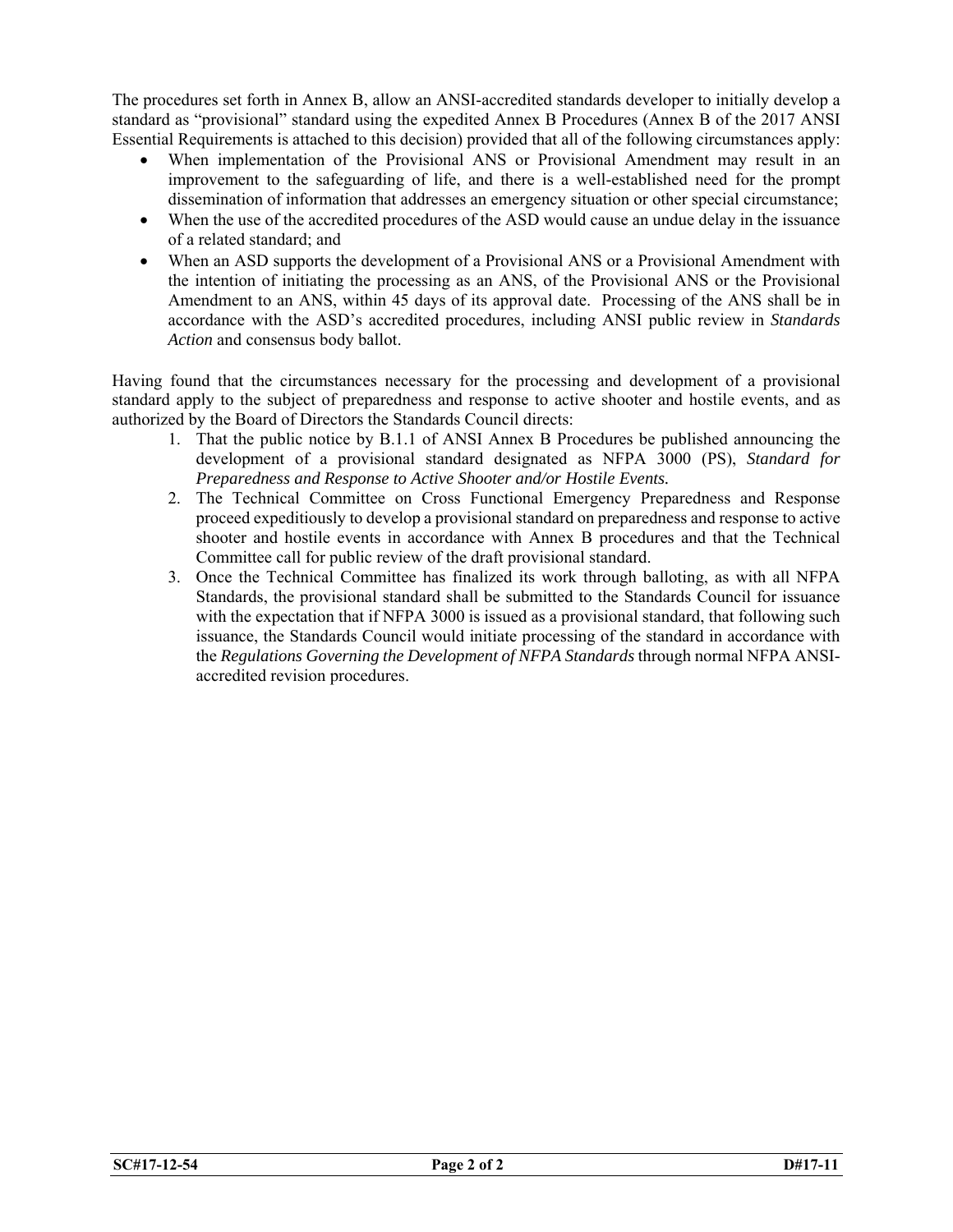# Annex B: Procedures for the Development of a Provisional American National Standard (ANS) or a Provisional Amendment to an ANS

#### $B.1$ Procedures for the Development of a Provisional American National Standard (ANS) or a **Provisional Amendment to an ANS**

When an alternative process is not otherwise reflected in an ANSI-Accredited Standards Developer's (ASD's) accredited procedures, these procedures set forth the requirements for the issuance of a Provisional ANS or a Provisional Amendment to an existing ANS and may be used when all of the following circumstances apply:

- When implementation of the Provisional ANS or Provisional Amendment may result in an improvement to the safeguarding of life, and there is a well-established need for the prompt dissemination of information that addresses an emergency situation or other special circumstance;
- When the use of the accredited procedures of the ASD would cause an undue delay in the issuance of a related standard: and
- When an ASD supports the development of a Provisional ANS or a Provisional Amendment with the intention of initiating the processing as an ANS, of the Provisional ANS or the Provisional Amendment to an ANS, within 45 days of its approval date. Processing of the ANS shall be in accordance with the ASD's accredited procedures, including ANSI public review in Standards Action and consensus body ballot.

#### **B.1.1 Public notice**

An announcement identifying the standard and describing the circumstances that warrant the issuance of a Provisional ANS or Provisional Amendment shall be provided to ANSI in a timely manner for publication in ANSI's Standards Action along with relevant developer contact information. The requirements in clause 2.5 Notification of standards development and coordination shall not apply with regard to a Provisional ANS or Provisional Amendment that is promulgated in accordance with these procedures.

### B.1.2 Minimum consensus body ballot period

A developer using these procedures may utilize the minimum ballot period established by their accredited procedures for an ANS or the consensus body may establish a ballot period that is not less than two weeks.

#### Approval of a Provisional ANS or a Provisional Amendment to an ANS **B.1.3**

Approval of a Provisional ANS or a Provisional Amendment to an ANS requires approval by the consensus body of at least two-thirds of those voting, excluding abstentions.

#### **B.1.4** Comment resolution

All comments accompanying the ballot shall be circulated to the consensus body in order to afford all members an opportunity to respond, reaffirm, or change their vote. For recirculation of comments, a minimum period of not less than one week is required. An attempt to resolve the comments received relative to the Provisional ANS or Provisional Amendment is not required.

### **B.1.5** Right to appeal

The right to appeal shall not be required in connection with the issuance of a Provisional ANS or Provisional Amendment. After the standard or revision has been issued, if a directly and materially affected party believes that the Provisional ANS or Provisional Amendment should be withdrawn, then the Withdrawal for cause procedures detailed in the ANSI Essential Requirements: Due process requirements for American National Standards shall apply.

#### **B.1.6** Approval notification to ANSI

Notice of the approval of a Provisional ANS or Provisional Amendment by an ASD shall be submitted to ANSI within 5 days of the approval of the document. The notice shall include the designation and title of the new or affected document, the approval date and a certification that the developer has followed these procedures. An informational announcement shall be published in Standards Action.

#### Processing the Provisional ANS as an American National Standard **B.1.7**

The ASD shall initiate the processing, as an ANS, of the Provisional ANS, or the Provisional Amendment to the ANS, within 45 days of its approval date. This processing shall be in accordance with the ASD's accredited procedures and shall include publication of a PINS, either before or after publication of the initial announcement in